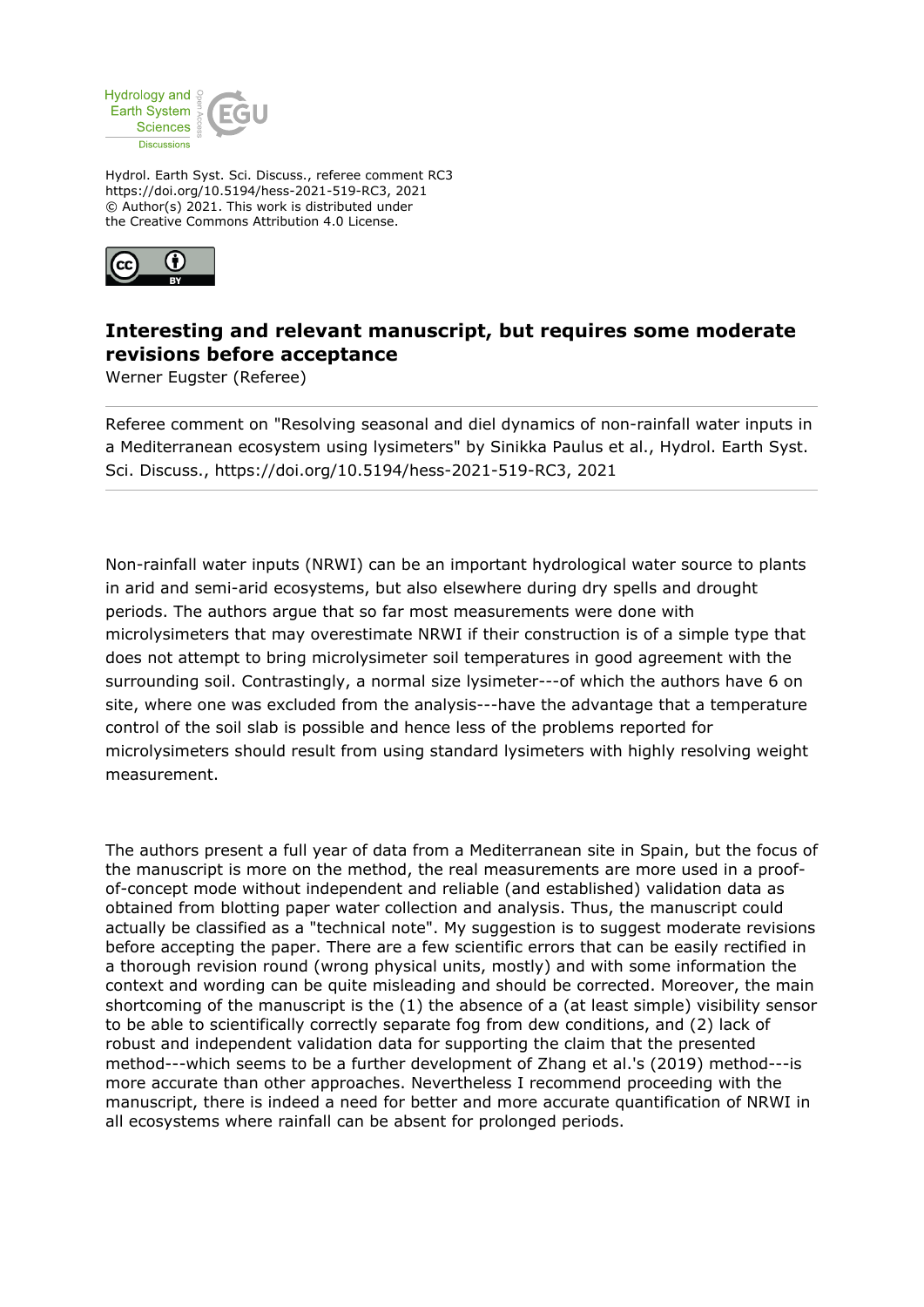## **MAJOR POINTS**

Title: the paper is clearly focused on NRWI, and evaporation in my view is rather treated a side aspect (and not very clearly associated with NRWI except for the short discussion about downward latent heat flux being in good agreement with water vapor absorption estimates from the lysimeter). In my view a title of the kind of ``Lysimeter based quantification of non-rainfall water inputs to a Mediterranean ecosystem'' (maybe clearly classified as a technical note) would represent the contents much better.

62: ``Recently Kidron and Kronenfeld (2020b) found that temperature inside the microlysimeters deviated from that in the surrounding soil, \ldots''---here some rewriting is required. Firstly, the original paper makes unacceptable generalisations that require some caution when using that reference; secondly, the statement as presented here does not correctly reflect the contents. Kidron and Kronenfeld (2020b) used microlysimeters (ML) with a huge gap between ML and original soil, a cold-air trap that leads to excessive cooling of the pit at night and consequently to lower than normal soil temperatures. And that's the key effect, \textbf{not} that the soil temperature is different from the surrounding soil: if the soil inside the ML is colder than it should be, then you expect additional condensation to occur in the ML, thereby artificially suggesting and NRWI that is in fact an artifact. As you can see in Riedl et al. in Fig. 5 the soil inside our MLs is actually somewhat warmer or equal in temperature compared to the control. In this way the artifact of the ML critisised by Kidron and Kronenfeld (2020b) is avoided. Thus, the problem with Kidron and Kronenfeld (2020b) is that they generalize from their overly simplistic ML to all ML (which is not correct, a simple lid actually solves the problem, or at least reduces this artifact). A normal-size lysimeter with such a large gap around the lysimeter would also act as a cold air pit, the only advantage you have with a large lysimeter is that you could more easily add heating wires to heat the soil to more closely match the control temperature. Thus, I agree with your argumentation in lines 64--66.

169: The 10\,cm \$T\_a\$ is not a real reference, see Monteith (1957). Why not extrapolate to the 1\,cm height? At least you must reference and consider Monteith (1957), this is an omission which is not understandable. In my view all papers with Monteith as author or coauthor are of a quality that makes them relevant even after decades, and omitting Monteith knowledge normally goes in the wrong direction (scientifically), away from what we call ``progress".

313--315: see my remarks further up (line 62). This statement needs a rewording to take care of the flaw of Kidron \& Kronfeld's questionable generalisation to all ML, and the fact that this overestimation could be overcome easily by using a smarter ML design with a lid to avoid the nocturnal cold-air pit.

Appendix A1: this is never referenced in the text and is a mess---either remove or rectify all the errors. If the latter is desired:  $C_p$ \$ has wrong units; \$s\$ see my comments; \$LW\$ and \$SW\$ have wrong units; \$\Delta W\$ has wrong units; use \$\Delta q\$ instead of \$\delta q\$; \$\varepsilon\$ has wrong units (should be dimensionless or simply (---)); \$e\_a\$ has wrong units; \$u \*\$ should have the asterisk in subscript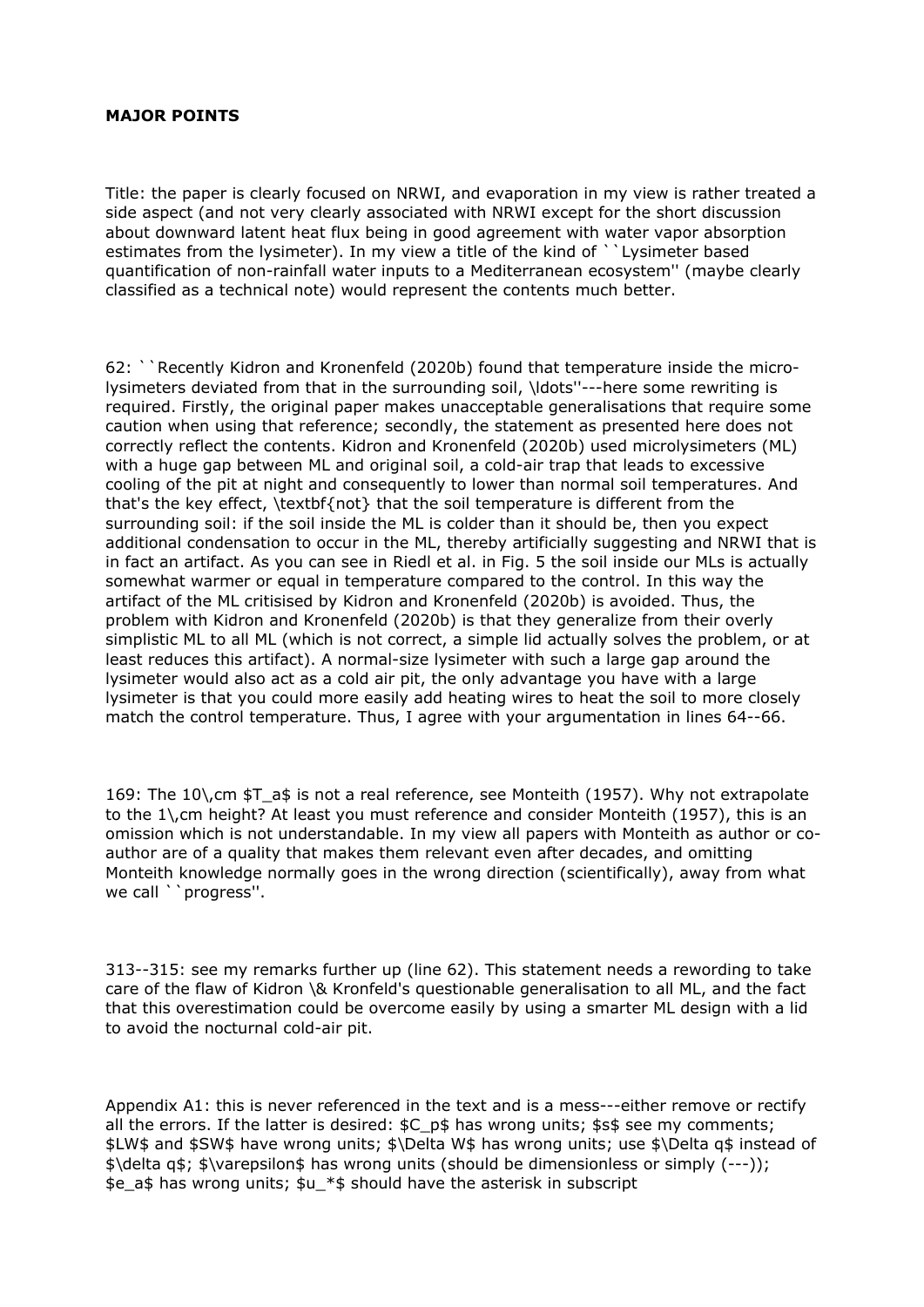Appendix A2: Eq. (A1) would be simpler to read as \begin{displaymath}T  $s =$ \sqrt[4]{\frac{1}{\sigma \cdot \varepsilon} \cdot \left[ LW\_\uparrow - (1-\varepsilon) LW\_\downarrow \right]} \end{displaymath}

Appendix A2: the mathematical convention is to use either \$\cdot\$ (\verb+\cdot+) or space for multiplications of scalars, and only use \$\times\$ for vector products; please update equations accordingly. Use ``upwelling'' and ``downwelling'' for radiation fluxes; there is always the potential confusion that a down-looking sensor actually measures upwelling radiation, etc. Replace the erroneous NA with (---) or (dimensionless)

Figure 6 and the text is actually a result of the study, not a discussion point. Maybe this is the reason why I think the title and text do not agree---if evaporation as mentioned in the title were the focus of the paper this aspect would have come first in the Results section, not last as an add-on in the Discussion section.

## **OTHER IMPORTANT POINTS**

12: ``eddy covariance-derived latent heat flux estimates'': since the paper focuses on NRWI I found this statement somewhat misleading because it only addresses the ET losses but not the gains that would be associated with NRWI. Moreover, the authors do not even define ET, which indicates that this was not the real focus of the manuscript.

23: horizontal precipitation does not belong to NRWI. It is rainfall (precipitation) which is not measured by standard rain gauges (but e.g. by special rain gauges on vessels).

```
26: it is not Feigenwinter et al. who defined the classification of fog. Rather use a primary
source here, AMS, WMO, or (what I use) the AMS Glossary of Meteorology by Glickman
(2000):
```

```
@Book{Glickman2000,
  editor = {Todd S. Glickman},
 publisher = {American Meteorological Society},
 title = \{Glossary\ of\ Metecorology\},
 year = {2000},
 address = \{ Boston, MA\},
 edition = {2},
  comment = {formerly: http://amsglossary.allenpress.com/glossary/},
 url = {https://glossary.ametsoc.org/wiki/Welcome},}
```
30: ``However, differentiating between these two origins is commonly not possible (Li et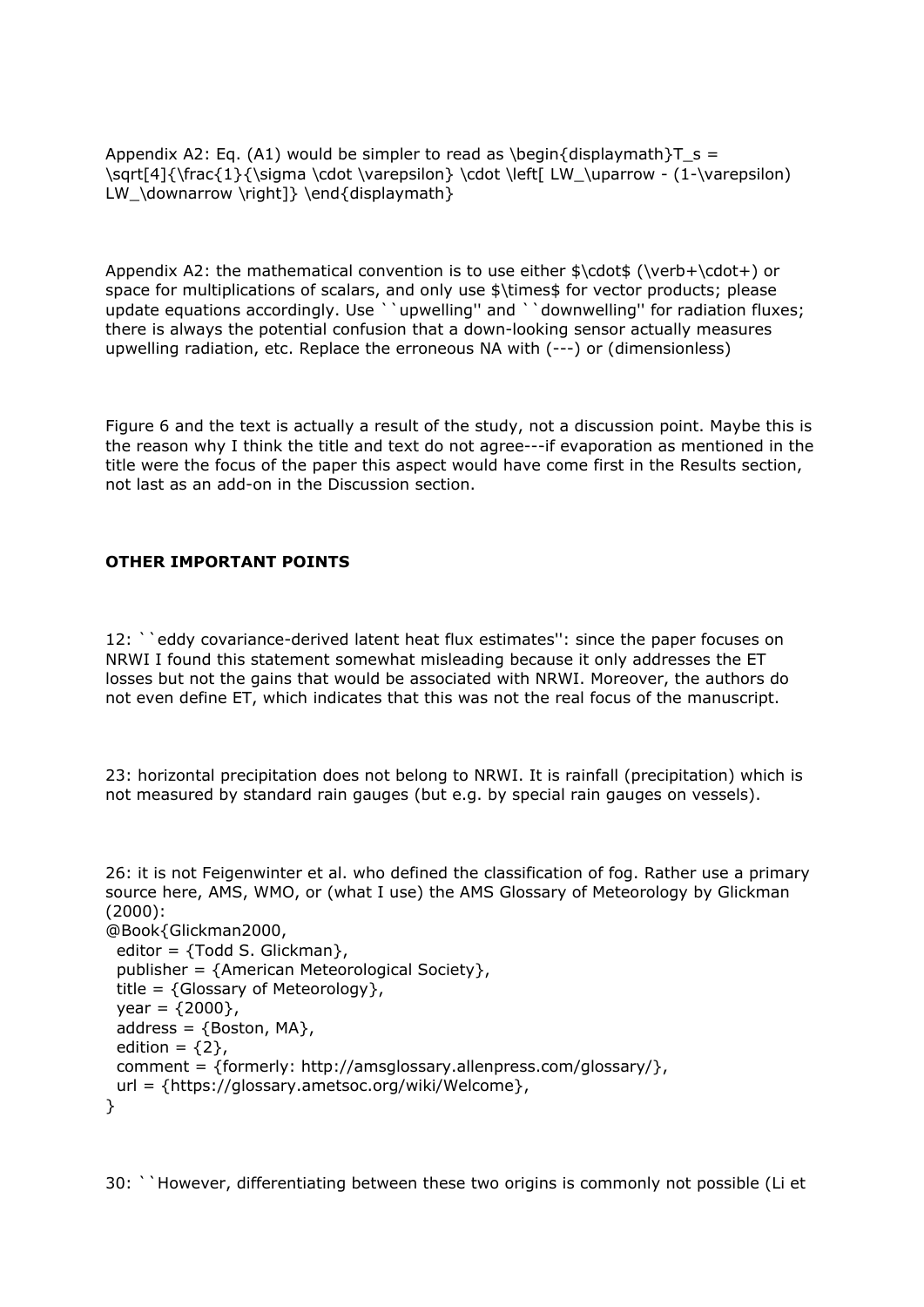al., 2021b)''---this is wrong, please read the text: Li just shows the opposite that because the sources of the vapor used in dew formation and the vapor from soil water are of such different origins, using stable isotopes allows to differentiate. You may argue about the word "common", but stable isotopes are common by now (at least the simple-to-measure ones such as  $\frac{6}{5}$ {18}\$O and  $\frac{6}{5}$ 2\$H in water and water vapor). MPI Jena is doing this since its establishment. Please reword to convey the correct content and context with this statement.

88: ``However, the structure of the cage allowed for grazing to maintain the lysimeters comparable with the rest of the plot.''---this is a challenge and it would be interesting to read some more details how this is successfully done. As is, it is not possible to reproduce this as a reader.

128--129: Note to Editor: I cannot check the data and code which will be made available once the manuscript is the same. I normally also only publish code and data once a manuscript is accepted, but here the authors do not provide the details in the paper and expect readers to go into the code.

134: question: an animal stepping onto the column, is this not bringing \$\Delta W\$ outside of the accepted range and is thus treated there?

148: ``water input''---reword, NRWI is also a water input and this is \textbf{not} to be included here!

166: That's why Monteith (1957) uses 1\,cm \$T\_a\$ would be good if you could relate your text more to Monteith's outstanding work which is still our reference.

251: you show ET with negative sign convention, although you use a positive sign convention for \$\lamda E\$ in Eq. (2.1). Moreover, you never defined ET nor its sign convention. My recommendation is to use positive values as ET losses from the soil to the atmosphere. I have not seen papers using the reverse sign convention, yours is the first, and this confuses me and maybe also the reader. Recall that the standard hydrological budget equation is still: precipitation = runoff + ET +/- change in soil storage. Moreover, you use a positive ET in Fig. 3b. At least you need to be consistent and declare your symbols and sign conventions (if they should deviate from commonsense notation)

280: ``evaluation statistics improve by one hour''---I am unable to see this one-hour improvement in Table A2. Is there an error here, either in Table A2 or in the wording?

306: the absolute value of adsorption may be low (as total NRWI may be low), but the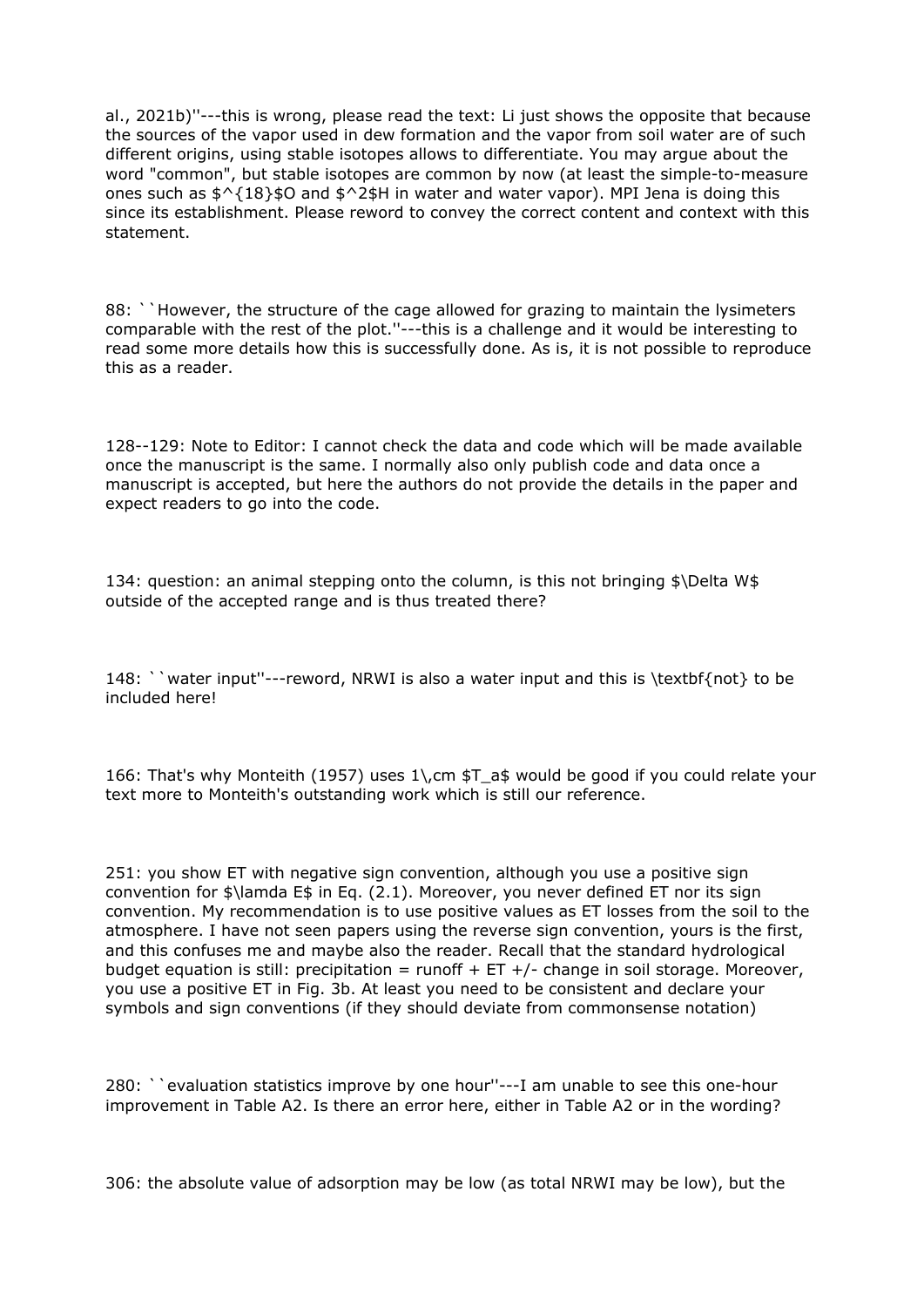relative share in NRWI is quite high in my view. Maybe rather compare the relative numbers to focus on the processes leading to the different components of NRWI

377: ``At our site, this pattern is obvious and indicates that night-time EC measurements could serve to detect adsorption (Fig. 6).''---I partially disagree, but you may convince me with your arguments. In my view adsorption is not directional as dew formation (from vapor above the canopy) or distillation (from vapor below the canopy), and hence should in my view not leave the best trace in EC-based flux measurements. I though (so far) that dew formation should lead to negative \$\lamda E\$, whereas distillation is not seen by an EC system; and adsorption should only be seen in EC fluxes if its vapor source is above the canopy, but not below. Your Figure 6 of course empirically shows better performance (qualitatively) for vapor adsorption than dew formation, but for me the explanation is not that obvious as your text implies.

397: ``LE fluxes at dry conditions''---you never defined or used LE, but this appears to be an important statement that should have appeared in Discussion already. Conclusions should not bring up new aspects that were neither addressed in Results nor in Discussion.

Figure 1: in the text it sounds as if you want to use this as a general workflow also for other sites. But then my recommendation is to avoid site-specific magic numbers in the scheme and provide the site-specific values in the caption to be clear. E.q.:  $ST \s <$ (T\_\textrm{dew} - T\_\textrm{dew, t})\$ with the information that \$T\_\textrm{dew, t}\$ = 1.4\,\$^\circ\$C for your lysimeters and site.

Figure 1: just of curiosity because we were challenged on this aspect with our ML: why do you not use the high-quality measurements of the drainage outflow of your lysimeter to make sure that drainage loss at the bottom of the soil slab is not erroneously treated as ET? You classify \$\Delta W \le 0\$ as ET, although it could be drainage loss after intensive rain. This may be an important aspect if you think the method should also be applicable elsewhere.

Figure 1: the percentile approach to separate fog from dew is in my view weak and questionable. Namely dew can only form under conditions that you classify as ``fog'' but fog droplets---if advected---can be present at relative humidities that are not showing saturated air (high \$\mathrm{rH}).

Figure 4: move the text in the dial at upper right so that there are no overlaps

Figure 4: reduce the size of the end marks of the whiskers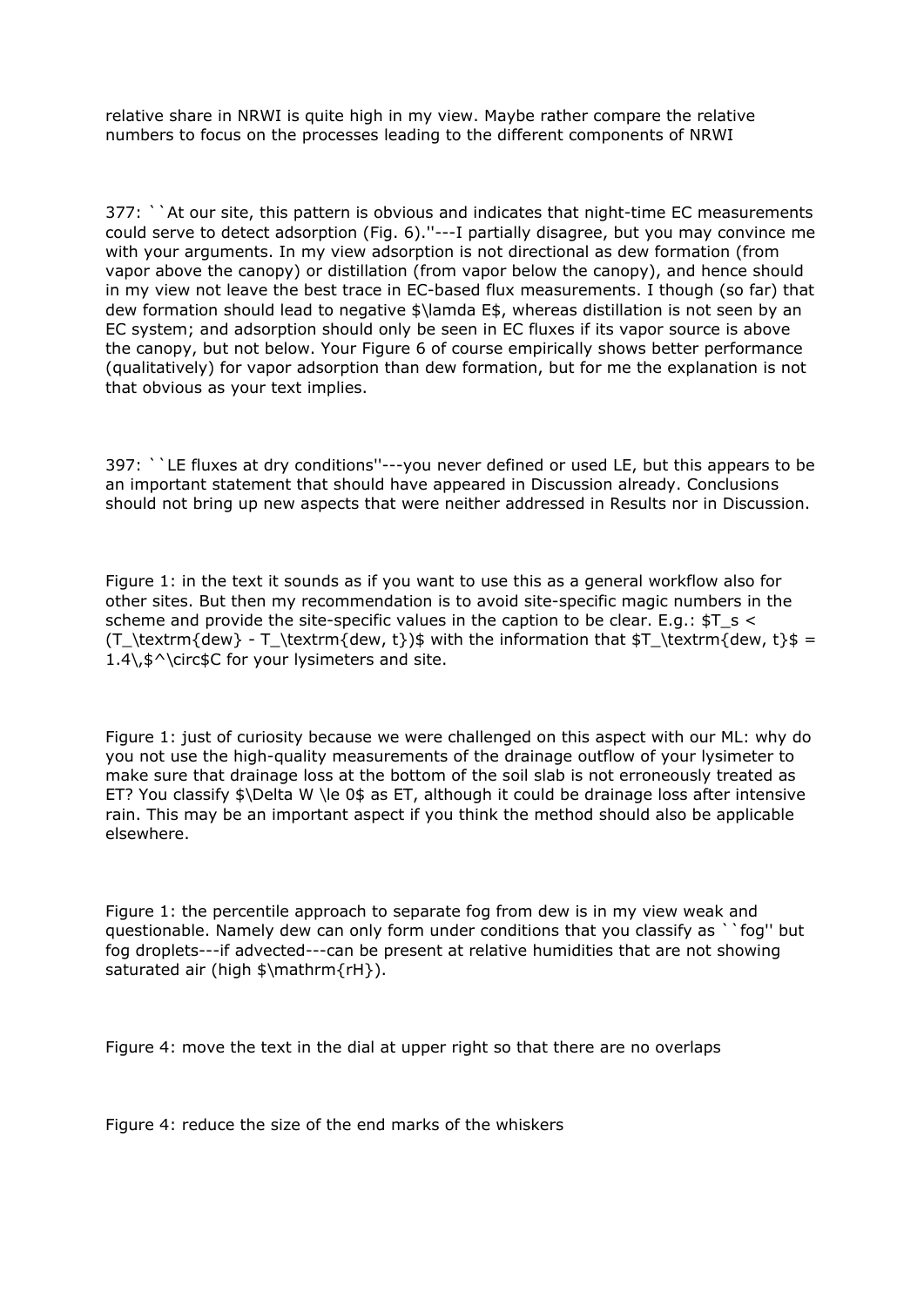Figure A1: there is an error on the x-axis, this is  $\mathcal{F}$  athrm{rH}\$ as a fraction, not in \%. Moreover Oswin (1946) and Lewicki (200?) are missing in references. And please don't chomp off the right part of the display. I also cannot see the  $95\$ ^{\text{th}}\ percentile in my printout, and the  $85\frac{\text{th}}{\text{s}}$  would profit from a thicker line width. Why do you use x and y in the equation when your variables are actually  $\mathcal{r} + \mathcal{r} + \mathcal{r} + \mathcal{r}$  and  $\mathrm{SWC}_{\$ ? You never defined that  $x = \frac{rH}{\$  and  $y =$ \$\mathrm{SWC}\$.

Table A2: The caption claims that the units of all values are hours day \$  $\frac{1}{5}$ , but the table heading claims that this is only hours; and then there might be an error: if cor means correlation, a unitless and dimensionless information, both are not correct. To be standalone you must define cor, mae and rmse (you don't use mse defined on the previous page). Moreover I cannot see what you want me to see according to the text (see comment elsewhere)

## **DETAILS**

32: Meissner et al. is not a complete reference, year etc. are missing

42: what do you mean with ``modeling frequency''---not intelligible to me

51: please add Riedl et al., accepted on 16 November 2021 at HESS. Last manuscript version available here (note that one more co-author appears in the finally accepted version): http://homepage.usys.ethz.ch/eugsterw/publications/pdf/Riedl.2021.FINAL.pdf, discussion paper version available via https://doi.org/10.5194/hess-2021-317

77 and elsewhere: data are plural in formal English, please correct

81: \textit{ilex} should be lower case; and remove the excessive white space before 20 trees

95--96: ``They rest \ldots'': this sentence is not intelligible to me, please rephrase in an understandable way

112: add ``and" (Pt-100 and capacitive \ldots)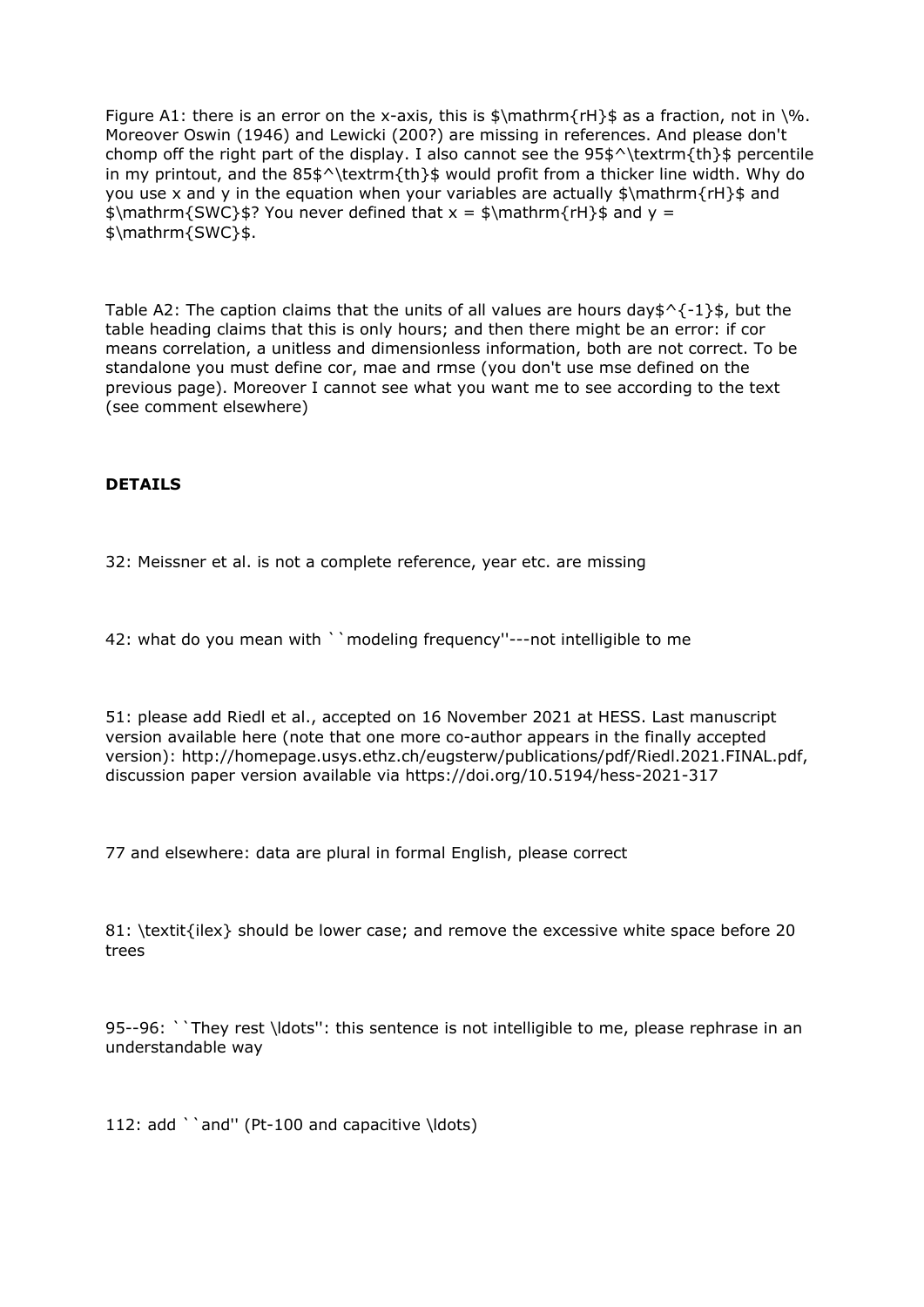115: add ``The'' in The Netherlands

120 and elsewhere: \$u\_\*\$ always has the asterisk in subscript, never in superscript

120: add reduced space between \$m\$ and \$s\$

121: add comma in R3-50, Gill \ldots

127 and elsewhere: note that Figure should be upper case if a specific figure of your manuscript is referenced; it is however lower case if you use figure for ``Zahl'' or ``Wert'' in German

131: delete ``together''

139: not a number is \textbf{NaN}, whereas \textbf{NA} means not available (it is the code for missing values). That's wrong here. I assume you mean not available \textbf{NA}.

184: add s to describe\textbf{s}

190: remove s from model precitions (not model\textbf{s} \ldots)

207: \$\delta\$ is conventionally only used for isotopic ratios, \$\partial\$ is used for partial differentials, and \$\Delta\$ is used for finite differences. Here I think using \$\Delta q\$ instead of \$\delta q\$ would reduce confusion if readers are familiar with isotopes, and personally I even think that using capital delta is the correct notation anyway.

209: the Clausius-Clapeyron relationship is not a straight line and thus ``slope'' is the wrong word here. \$s\$ is actually \$de/dT\$; thus rewording is required

209: there is an error here, \$\lamda E\$ is not the latent heat (of whatever), but the latent heat \textbf{flux}. Please correct.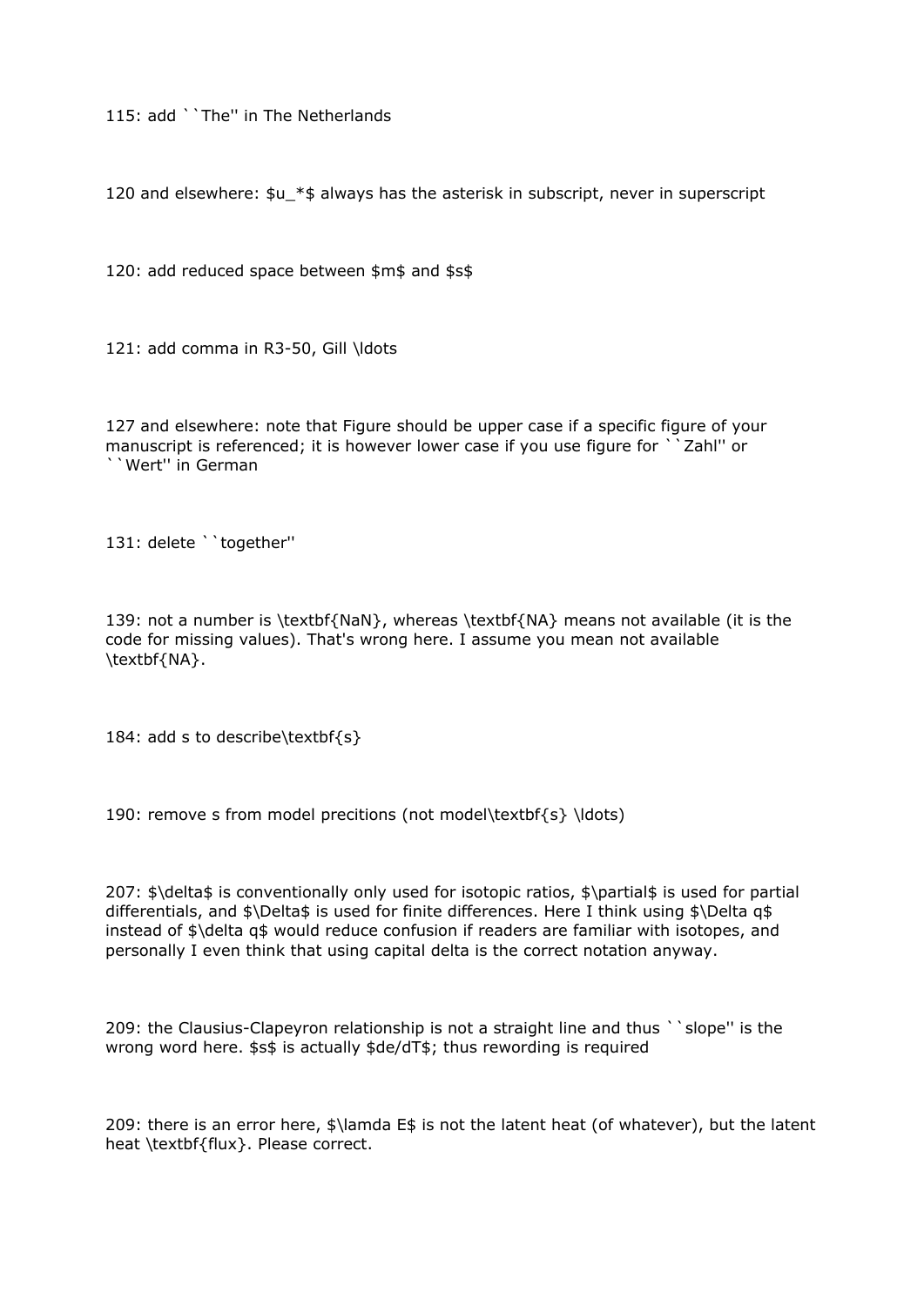221: you defined  $\lambda$  amma $\pm$  to be in units of Pa K $\pm$   $\lambda$  -1  $\pm$  but here the implicit assumption is that is is in kPa  $K$^{\wedge}$ {-1}\$. Stick to your definitions; if readers use the equation as is with saturation pressures in kPa, then the first term is 1000 times too large.

223:  $$C$$  p\$ is not specific heat of air. It is the specific heat \textbf{capacity} of the air at constant pressure. Please correct.

227: replace moments with periods

229: in the text you correctly use ``diel", probably being aware that diurnal can also express the opposite of nocturnal. My suggestion is to modify the subsection title to match the text (diel)

247: should be ``its'' without apostrophe

254: a sum has no \$\pm\$ unless you specify in M\&M how you obtained the uncertainty (the reason: random errors of the mean have an average of zero, and thus for a sum there are no degrees of freedom to specify a random uncertainty). Please correct.

258: you arbitrarily change from ET to \$ET\$ -- please homogenise (and define the version you keep)

263: your total of the components is 41.9 mm, but you specify 42.0 mm. The convention is to either specify the component that contains the missing 0.1 mm or to round accordingly if no additional component is part of the game. Note that modern round rules round 0.05 to 0.00 but 0.15 to 0.20 (this is essential to avoid drift). Another conventional rule is to round up the component that was closest to rounding down, to correctly represent the reported total.

264: I am surprised to see 50.6\% vapor adsorption. This seems to be quite a large value, but maybe is correct in this ecosystem. Here some independent (e.g. blotting paper) validation of the components would really have strengthened the paper.

294: ``Our observation that especially nights 295 are prone to the formation of NRWI is also documented in the literature. '' This is an utterly trivial statement, do you really want to keep this in a scientific manuscript? For me it is on the same level as ``the grass was green and photosynthesis was important during daylight hours, as reported in the literature'' \ldots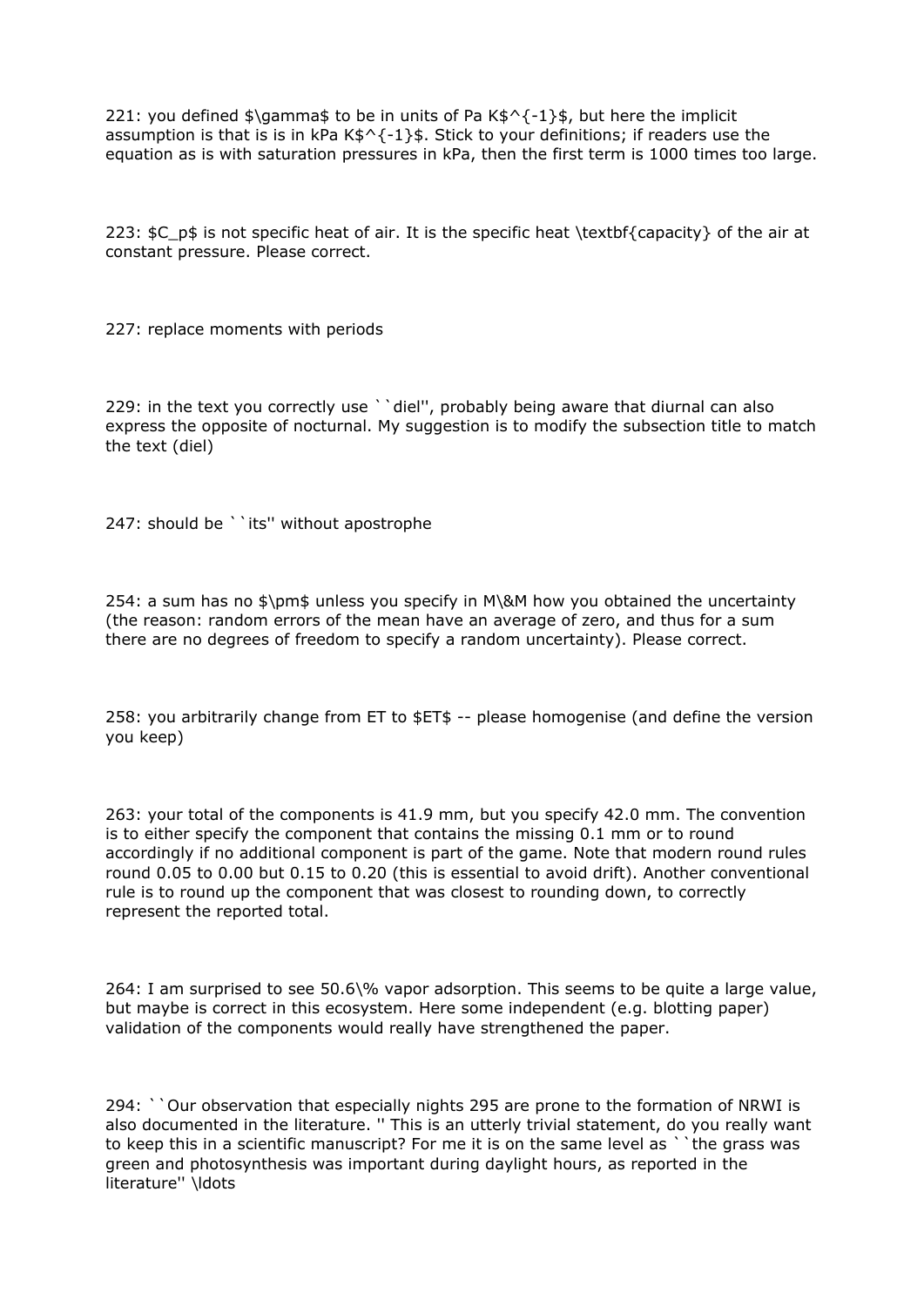336: should be ``its'' without apostrophe

379: use ``scale up'' instead of ``up scaling''

Figure 3: suggestion to move the legend to the panels and only show the curves that relate to the respective panel. In the legend some colors are hard to distinguish as is. Moreover, having a legend outside the plot area is Excel standard, not with scientific presentations.

Figure 3: use \verb+par(lend=1)+ to avoid the rounded (and thus unclear) endings of the bars

Figure 5: panel (e) is not described. I assume that the second mentioning of (d) should actually be (e)

General: \LaTeX typesets equation by assuming that characters are variables (if they are known), hence \$\mathrm{rH}\$ and \$\mathrm{SWC}\$ look odd in your text. Consider using \verb+\mathrm{rH}+ and \verb+\mathrm{SWC}+ instead

References: add doi or URL to Thom et al. (with scanned papers the doi is normally only shown on the publisher's website)

References: add doi to Sonntag et al.

References: add space before parenthesis in Zhang et al. (2019a)

References: check Dirks et al.

References: check Kosmas et al., seems to be an incomplete / corrupted entry

References: check Nair et al.